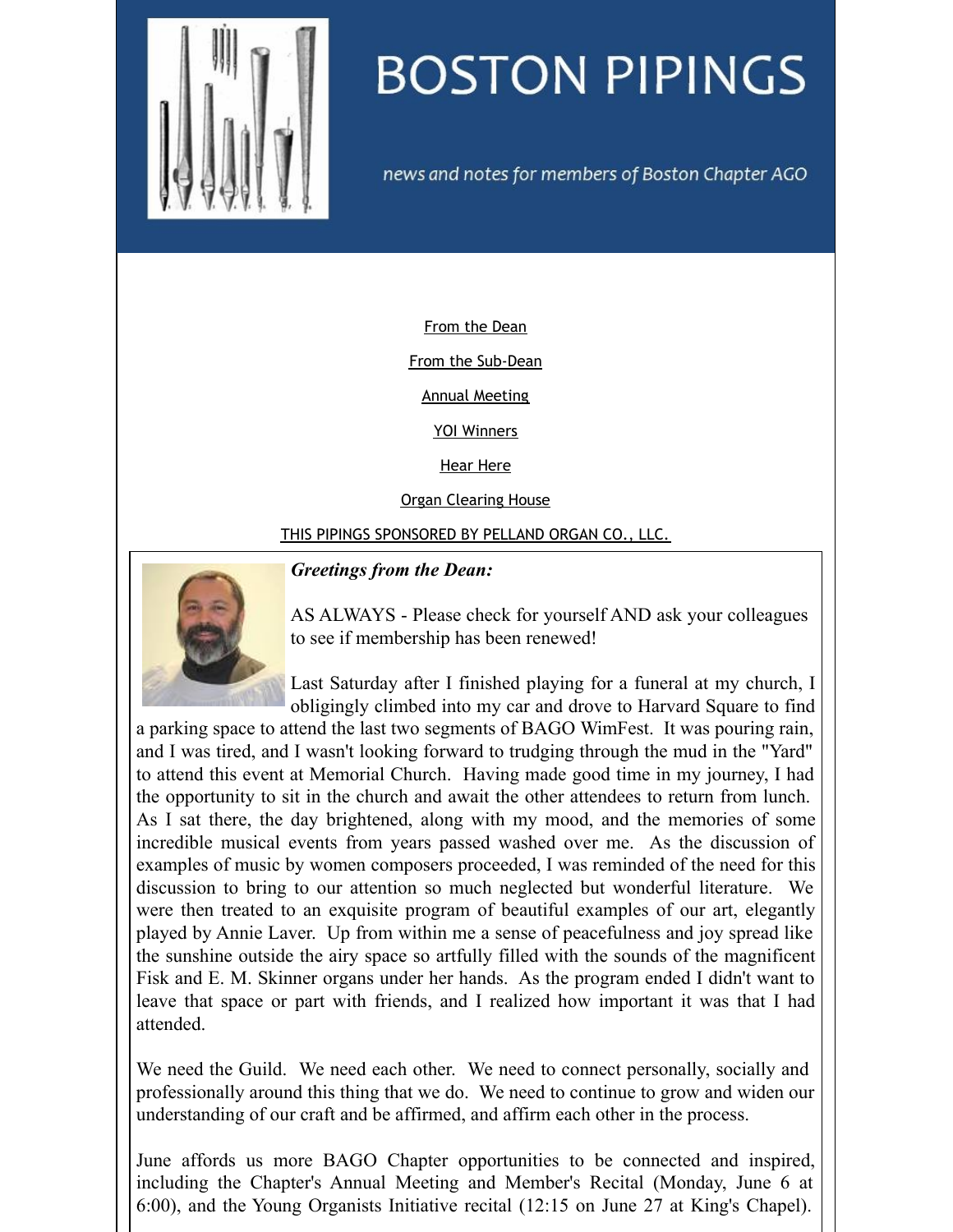Look at the schedule in the Sub-Dean's article, MAKE DINNER RESERVATIONS, plan your participation and then invite your colleagues! Make a social event out of it by gathering before or after a chapter event. Have you attended more than one chapter event this season? My message is: GET CONNECTED!

I take special interest in the renewal of the organ at First Church in Jamaica Plain. I have known and loved that organ since I first came to Boston, and have played it several times, including most recently for the Columbus Day Organ Crawl last fall. Please note Scot Huntington's article, and venture out to hear it at your first opportunity.

In the last several Pipings I have suggested that we should try to have small, local, social gatherings to connect with our colleagues in the towns where we live or work. I have tried, but not yet managed to do this where I work, but if you have, please send me an email to tell me how it went. I have not yet heard news of any gathering, so what are we waiting for?

Remember to check out our BAGO website to click on the New England regional calendar to see what else is going on in our region, or to list your own event.

Have you renewed your membership yet?

*Robert Barney*

*From the Sub-Dean:*

### **When worlds converge**

The past week was a whirlwind. I received my May issue of The American Organist and saw a beautiful photograph of a console but no pipes. Interesting. It was a Johannus organ, an electronic instrument. While I know that the cover of the magazine is a paid advertisement, I was surprised to see an electronic instrument on the cover. I often forget that the front cover is a big money maker for the AGO and not an endorsement. Further into the magazine I saw a concert announcement about a duo concert featuring music



composed in two ways. There was music inspired by jazz sources played on a pipe organ by a classically trained organist, and improvised music by a jazz organist playing the Hammond B3. Rhonda Sider Edgington played the new Casavant at Hope College in Michigan and Tony Monaco played jazz standards on the Hammond B3. They went back and forth during the concert and ended with a duo arrangement of "Amazing Grace." Intrigued further I went to Wikipedia to check out the history of the Hammond B3. Starting out as a low-cost alternative to the pipe organ, the Hammond B3 is now a recognized jazz instrument. The Skinner company took the Hammond company to court in a dispute over musical claims made by the Hammond company in the 1930s. Skinner won, but the publicity of the trial helped the Hammond company sell many instruments as a result. The electronic vs. pipe organ dispute has been around for a while.

On Saturday I went to the Fisk open house for two organs: Opus 148 and Opus 150. The shop on Kondelin Road was packed when I arrived. I recognized many organists but praise-be! there were lots of people I didn't recognize. New fans? Fisk has been increasing its local visibility in Gloucester for a number of years and the efforts are paying off. Both instruments are remarkable for different reasons. Opus 148 is for a side chapel and influenced by the Italian Antegnati instruments while Opus 150 is inspired by previous organs at Christ Church, Philadelphia where Opus 150 will soon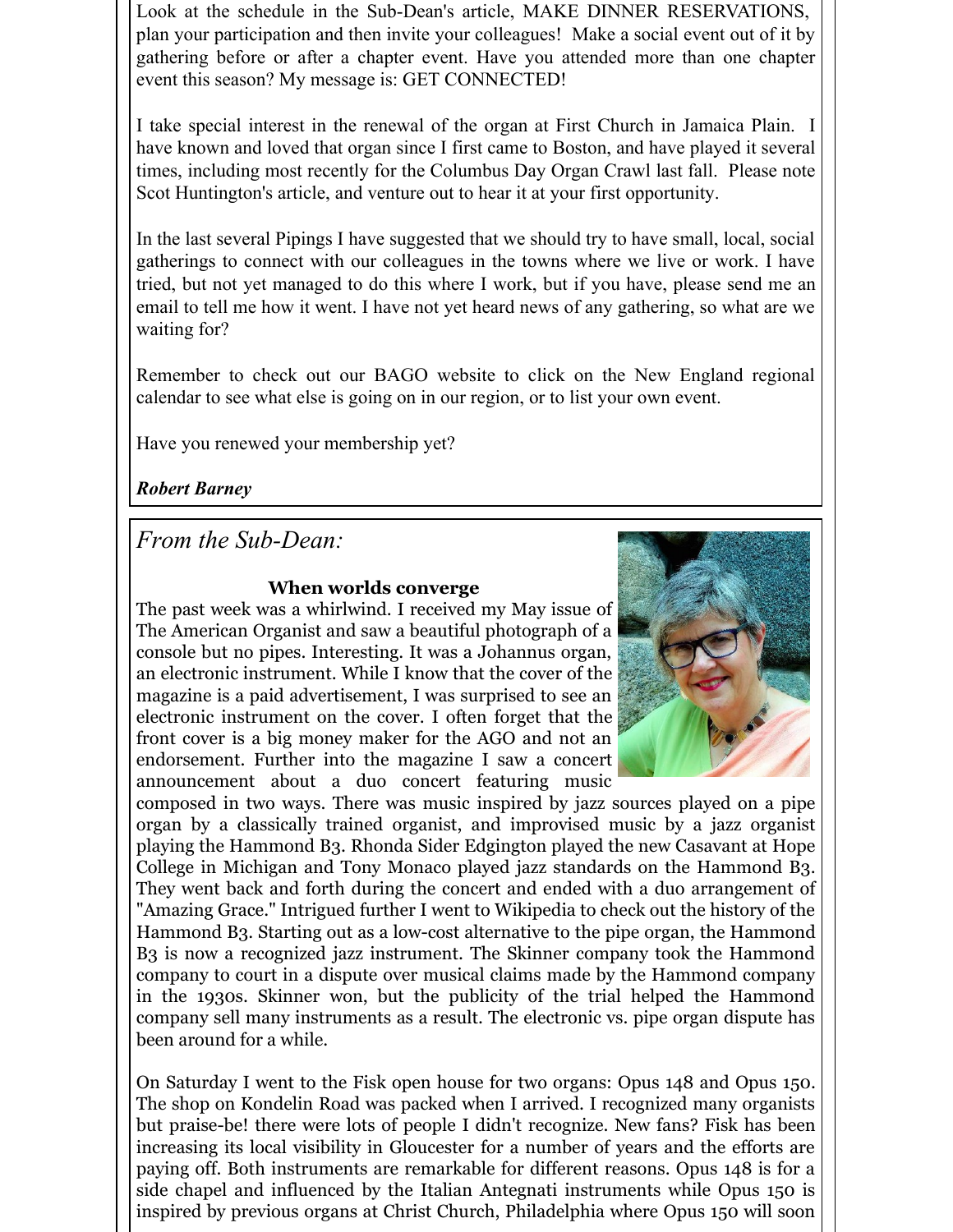reside. Both instruments are stunning in their own ways. Hearing them one after another in alternation was a quick trip into pipe organ history. What a great experience for pipe organ enthusiasts and novices alike. The last open house I attended at Noack was packed as well. The instruments sell themselves at these occasions.

Louise Mundinger,



8:00 pm Annual Meeting

## **From YOI: Two more of our scholarship winners**



James Delaney, age 12, is a 7th grade student at St. Paul's Choir School, Harvard Square, Cambridge. He lives in Milton with brother, Jack, age 16, sister Kate age 15, and his parents, Amy and Jim. He has been studying piano and music theory for the past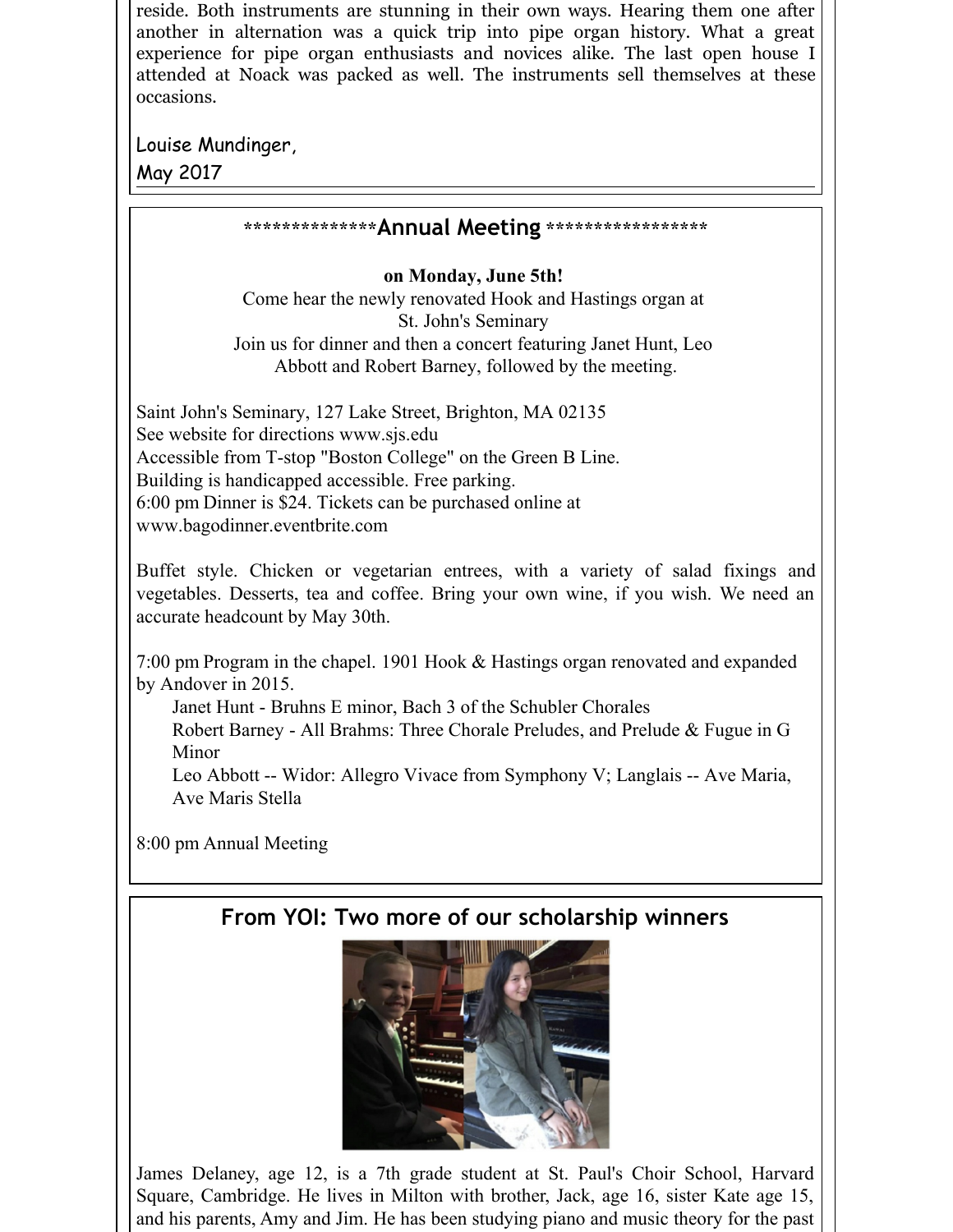3 years under the instruction of Ms. Winnie Ip, both at St. Paul's Choir School and at the Ip Piano School in Boston. He has enjoyed the past year of organ studies, and currently plays under the guidance and lessons of Mr. Jeremy Bruns, MMus, Assistant Director of Music, St. Paul's Church and St. Paul's Choir School. He has proudly been a chorister for the past 3 years, singing with the Choir of St. Paul's directed by John Robinson, MA (Cantab), FRCO, Music Director, Master of the Choristers at St. Paul's Church and St. Paul's Choir School. James also enjoys debate team at school, swimming, and skiing.

Jo Ellen Lindeman became interested in studying organ while attending First Lutheran Church in Boston listening to the masterpieces of Johann Sebastian Bach performed on the fabulous Richards and Fowkes tracker organ. She has been studying organ with Cathy Meyer at Plymouth Congregational Church in Belmont for the past six months, and has performed pieces for worship services at both First Lutheran and Plymouth Church. Jo has been playing piano for eight years, and performed in the 2016 Concord Area Music School Association honors recital. Her favorite composers are Bach, Beethoven, and Chopin. Jo was born in Guangzhou China where she studied with a Chinese pianist before moving with her family to Massachusetts in 2012. She is now a 7th grader at Chenery middle school in Belmont, and is considering majoring in music and art when she goes to college. Search YouTube for "Jo Lindeman" to see her latest organ and piano performances, or go to:

https://www.youtube.com/channel/UCvb7ETQOq5FDowaCp6oosYg

#### *Hear Here! An occasional column of articles by BAGO members.*

Scot Huntington completes a partial renovation of Hook Bros. No. 171, 1854: First Church in Jamaica Plain

Boston is without a doubt the American city with the greatest wealth and diversity of outstanding instruments. So great is this blessing of musical riches, anyone familiar with this landscape for any period of time begins to take this for granted. We are all familiar with the notable instruments downtown that we experience with regularity- both historic and modern. So numerous is the treasure trove, that we tend to forget about the many instruments of singularity in the surrounding environs which we need to make an effort to experience. Jamaica Plain is one such locale. The presence of two monumental threemanual organs from the pre-Civil War era, and even more remarkably from the same year (1854) within a block of one another, is a phenomenon unmatched anywhere else in the nation.

These organs were long known to intrepid organ historians, but for many of us, myself included as a high-school organ nerd, the remarkable organ in the Unitarian Church hit our collective consciousness with the two landmark recordings made by Thomas Murray in 1971- the six Mendelssohn Sonatas played on two pristinely original period instruments: Most Holy Redeemer in East Boston (W.B.D. Simmons, 1857, brought into barely playable condition by days of volunteer labor by the Lahaise family, and E. & G.G. Hook No. 171, 1854). So original were these instruments, not mention their musical proximity to the instruments the composer played upon to introduce these works to such acclaim in Britain, that we witnessed a period authenticity largely unavailable at the time in England where similar instruments were obscured under layers of repeated alteration to keep abreast of constantly changing tastes in musical fashion.

The elegant playing of these works on such musically appropriate organs unknown to us, made these the definitive performances of these works for a generation and against which all other performances were judged. Able to turn the sound up to 9 o'clock on a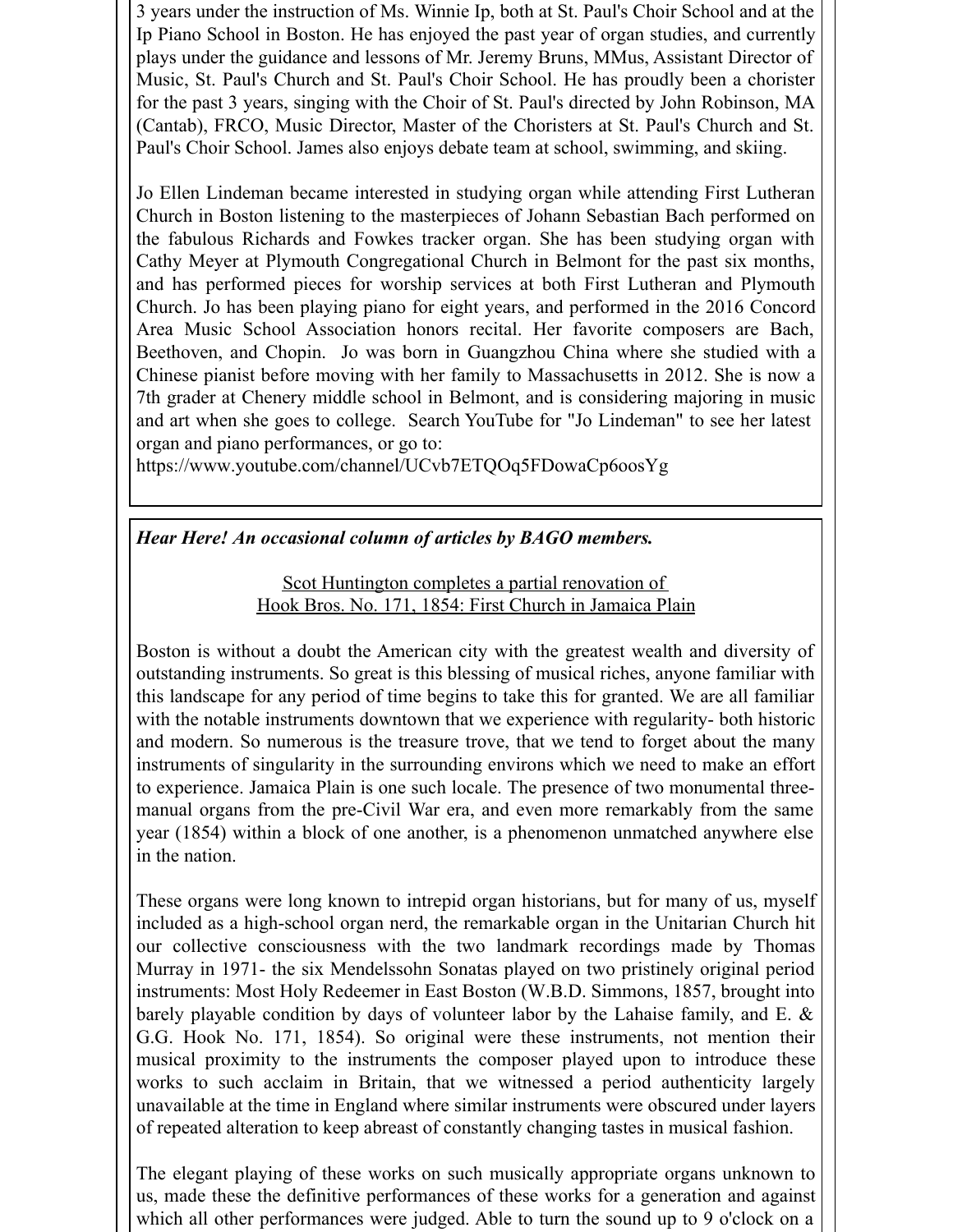good stereo or through headphones gave the impression these organs could thunder. Hearing the Jamaica Plain organ, as well as Immaculate Conception for the first time was a bit of a disappointment for one unprepared for the silvery yet noble gentility sound one experienced in person. The JP organ sounded to everyone who had known it their whole lives as though it had a blanket over it- a phenomenon we chalked up to the seemingly dead acoustics of this large but typical American church space created for clarity of speech and padded comfort.

For generations, this organ has been in completely original and unrestored fragility- the action unable to be regulated without fear of breaking scores of trackers just to fix one note. The interior of the organ and the pipes themselves were covered in 150 years of accumulated historic dust- itself an acoustically absorbent blanket. The organ had been maintained in surprisingly playable condition- but just barely- by three generations of the Lahaise family, largely as a labor of love. That an unrestored organ of such antiquity was playable at all, was a testament to their dedication and care.

There is a doctoral thesis waiting to be written about organs provided by organbuilders to churches they attended and to which they listened weekly for most of their lives. The Schlicker voicers told me that Trinity Lutheran Church in North Tonawanda was tinkered with for years to reach a state of perfection that finally met with Hermann's satisfaction, and it remains to this day as one of the finest instruments the company every produced. The brothers Hook lived nearby, and were members of here until their deaths in 1884. Was this simply another standard product of a company with an already established reputation for excellent, or did co-principal George Greenleaf, as the one responsible for the company's tonal excellence, take especial care and pride to produce an instrument of singular perfection for the church he attended every week? Did he perhaps do some of the voicing personally? We'll never know, but the result is a worldclass bit of organbuilding. While the organ is still in pristinely original, albeit unrestored condition, the sound we hear today can hardly be considered "original". Languids have sagged, windways widened and upper lips gone crooked, and through a century of gravity and cone tuning, pipe toes have sunken into their toeboard borings distorting their toe holes and wind supply. A restoration to overcome these age-related deficiencies is an invasive alteration, no matter how sensitively and conservatively done. The result, no matter how accurate, is still another step away from originality as left by the original voicer. We are in a unique situation, being able to hear an organ where the original voicing has only been altered by the hand of time.

I took over the maintenance following the untimely death of Dick Lahaise. The keydip was irregular and in some places so shallow that valves barely opened. The action parts were so fragile that simply brushing against something the wrong way could result in a broken tracker in an inaccessible place. I lived in mortal hear that one day there would be a dropped key that simply could not be fixed and that without some large intervention, the organ would soon begin an inexorable decline into unplayability. Contributions had been made to an organ fund over the years, and it had grown to a workable amount- a drop in the bucket compared to the cost of a full restoration the organ so desperately needs- but enough to undertake a project that would have a significant impact on the organ's longevity and playability. I proposed that for this amount, we could replace all the trackers in the three manual departments, fix any broken action components, remove the pipework for general cleaning and restore the organ's six ranks of reeds. With this work, the dirty acoustic blanket happening inside the organ would be lifted, and the organ made fully and reliably functional. As a result of this work, the organ could be through-tuned for the first time in one if not two generations.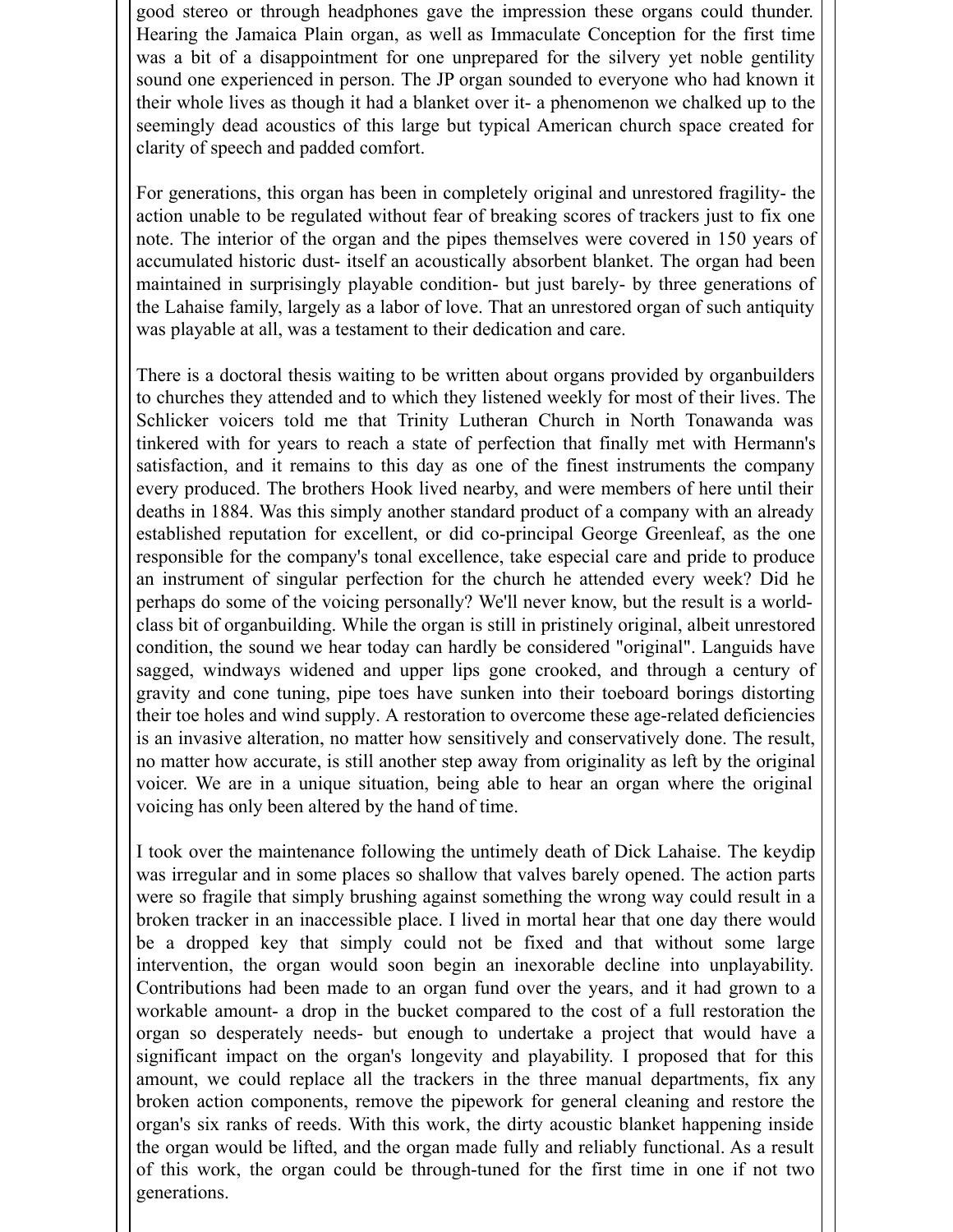The project began in January and was finished in early May. During the course of the work, the partially dismantled organ began to reveal some surprising clues about its construction and enlargement history. First was the quality of the voicing on the surprisingly low pressure of just 2.5 inches. Reeds in particular get increasingly happy as the pressure increases. Low-pressure reed voicing is an exercise in skill and unbelievable patience (some would say futility). One by one, as the reeds were disassembled for repair and cleaning and placed on the voicing machine for review, I was left in abject awe at the masterful skill that produced what are the finest lowpressure reeds I have ever heard in my life. The famed Hook sound is there, but because of the low pressure, these reeds have an unexpected transparency, clarity and brilliance we don't hear in their later reeds on 3-inch pressure. The organ as originally built, was a two manual of some size, but surprisingly, out of its 19 manual stops, only five were ancillary registers. The remaining 3/4 of the organ's tonal complement were all of the diapason family, and everything above eight-foot was a plenum register.

This was corrected in the spring of 1860 with the addition of the Choir. I had long presupposed this was an expansion intended from the beginning, which would explain the organ's preponderance of chorus registers. My recent intimate experience with the organ's construction revealed the addition of the Choir was nothing short of a major upheaval of the organ's original fabric requiring a labor-intensive (and surely exasperating) on-site rebuilding of the complete key action. The new Choir added the missing quiet registers, and each is uniquely comely. The refreshed Clarabella in particular, reveals a stop of dark yet singularly haunting beauty.

With the action renewed, this Jamaica Plain Hook is again fully and reliably functional, albeit unrestored. The age-worn keys clatter still, revealing the old girl's antiquity, but the touch is again crisp and surprisingly responsive. The biggest surprise, nay shock, is the unexpected brightness of the chorus. The blanket over the sound was not an acoustically unsupportive room as we had assumed, but the mountain of grit choking the thing all to pieces. While the organ may seem only marginally brighter after cleaning, there is again an intensity and presence to the sound that drives the room in ways no one alive has ever experienced here before. The organ's beguilingly silvery and elegant nobility is reassuringly familiar, but there is a surprising fire and brilliance to the sound, especially from the five ranks of Great tierce-mixture work sounding through the three fulsome Trumpet registers, with the crowning Clarion 4' being nothing short of shocking. Undergirded by the 1860 Pedal Possaune (sic), the effect is simply thrilling. When I played the first tutti chord following the final tuning, my entire body literally erupted in goosebumps.

This is still the organ we all know and love, yet it's the organ none of us really knew. For many reasons- world-class excellence, extreme antiquity, purity of form, and the deep personal connection to the Hook brothers- this truly spectacular organ has emerged from behind the curtain of age like a butterfly set free from the confines of a chrysalis. One of America's most historically significant organs has been in our midst all our lives, and revered through time as a Stradivarius among an orchestra of Boston's great organs, but now revealed as something even more special than anyone knew.

Get thee to Jamaica Plain to experience true musical genius.

-Scot Huntington

**Organ Clearing House**